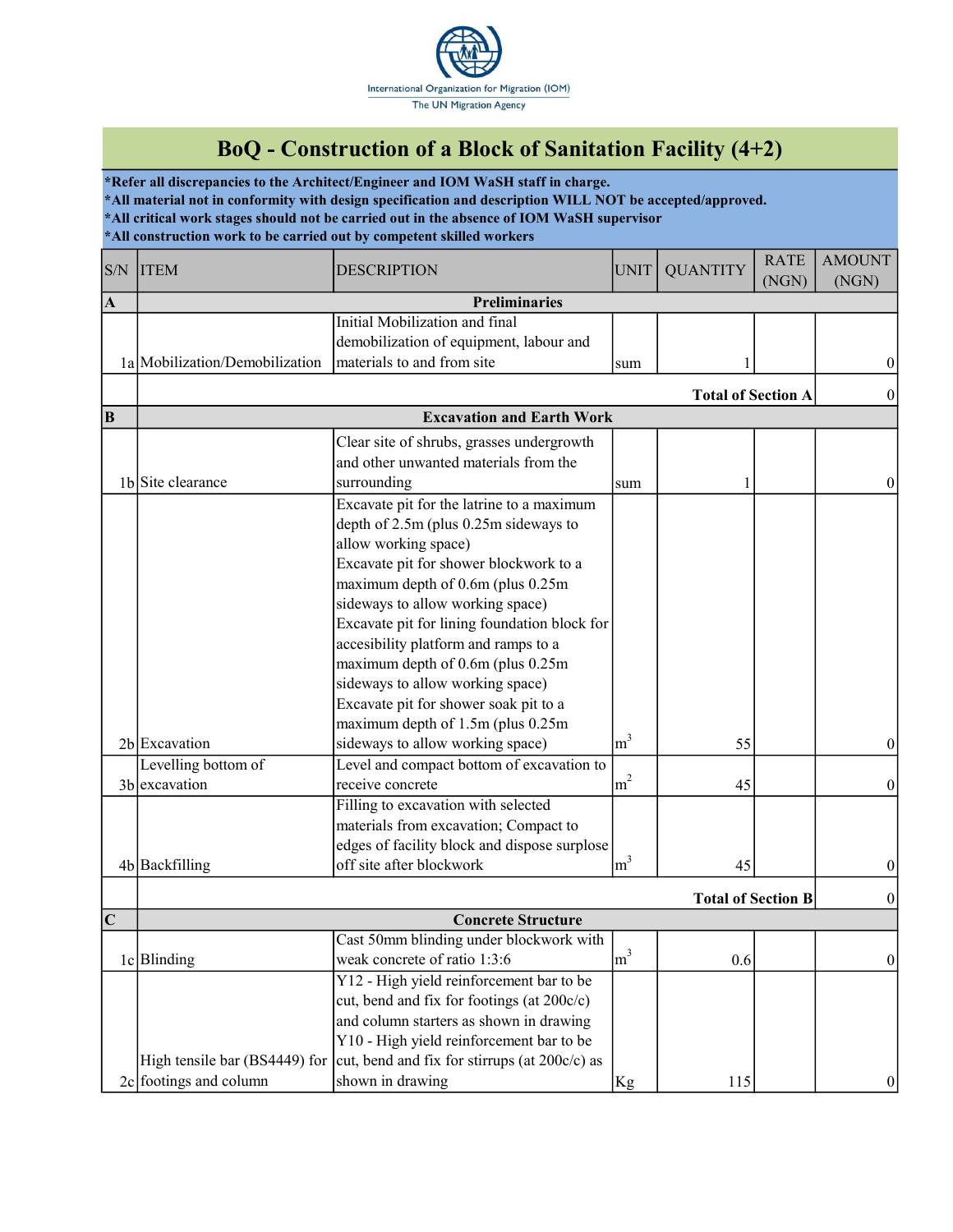| Concrete for floor of septic<br>3c tanks                     | Cast plain M15 grade concrete (1:2:4);<br>developing minimum 15N/mm2 working<br>strength after 28 days of curing for floor of<br>septic tank with thickness 100mm                                                                                       | m <sup>3</sup> | 0.7            | $\theta$ |
|--------------------------------------------------------------|---------------------------------------------------------------------------------------------------------------------------------------------------------------------------------------------------------------------------------------------------------|----------------|----------------|----------|
| Concrete for footings and<br>$4c$ column                     | Cast plain M15 grade concrete (1:2:4);<br>developing minimum 15N/mm2 working<br>strength after 28 days of curing for both<br>footings and columns with dimensions as<br>shown in the drawing                                                            | m <sup>3</sup> | 1.5            |          |
|                                                              | Laying of sancrete blockwork<br>(230x450mm); laid stretcher bond on<br>cement and sand mortar (1:3) flush pointed<br>for septic tanks and shower foundation- as                                                                                         |                |                |          |
| 5c Blockwork                                                 | illustrated in the drawing                                                                                                                                                                                                                              | m <sup>2</sup> | 46             | $\theta$ |
|                                                              | Internal rendering of septic tanks using 1:4                                                                                                                                                                                                            |                |                |          |
| 6c Rendering                                                 | mortar and gauge of 12mm                                                                                                                                                                                                                                | m <sup>2</sup> | 55             | $\theta$ |
| 7c Formwork for Beam                                         | Sawn formwork to cover sides of beam, the<br>beam is placed at the top of last coach of<br>block to receive slab, superstructure and<br>user load as shown in the drawing                                                                               | m <sup>2</sup> | 5              | $\left($ |
|                                                              | Sawn formwork to cover soffit of slab                                                                                                                                                                                                                   |                |                |          |
|                                                              | supported with vertical poles at appropriate                                                                                                                                                                                                            |                |                |          |
| 8c Formwork for Slab                                         | intervals                                                                                                                                                                                                                                               | m <sup>2</sup> | 6.5            | $\theta$ |
| High tensile bar (BS4449) for                                | Y12 - High yield reinforcement bar to be<br>cut, bend and fix for resisting compression<br>and tension in beams as shown in drawing<br>Y10 - High yield reinforcement bar to be<br>cut, bend and fix for stirrups (at 200c/c) as                        |                |                |          |
| 9c beams                                                     | shown in drawing                                                                                                                                                                                                                                        | Kg             | 63             | $\theta$ |
| $10c$ slab                                                   | Y12 - High yield reinforcement bar to be<br>cut, bend and fix for both main and<br>High tensile bar (BS4449) for distribution bars at an interval of 150mm as<br>shown in drawing                                                                       | Kg             | 130            | $\bf{0}$ |
|                                                              | Cast plain M15 grade concrete (1:2:4);<br>developing minimum 15N/mm2 working<br>strength after 28 days of curing -                                                                                                                                      | m <sup>3</sup> |                |          |
| 11c Concrete for Beams                                       | dimensions as shown in drawing<br>Cast plain M15 grade concrete (1:2:4);                                                                                                                                                                                |                | 0.6            | 0        |
| 12c Concrete for Slab                                        | developing minimum 15N/mm2 working<br>strength after 28 days of curing, with<br>thickness of 100mm                                                                                                                                                      | m <sup>3</sup> | 1.6            | $\bf{0}$ |
|                                                              | Cut, bend, weld and fix in position as                                                                                                                                                                                                                  |                |                |          |
| External hand rails to aid<br>$13c$ PWSN when using the ramp | shown in the drawing using $50$ mm $(2")$<br>hollow GI pipe                                                                                                                                                                                             | sum            | $\overline{c}$ | $\theta$ |
|                                                              |                                                                                                                                                                                                                                                         |                |                |          |
| Blockwork for shower                                         | Laying of sancrete blockwork<br>$(150x450x230mm)$ and rendering/dressing<br>; laid stretcher bond on cement and sand<br>mortar (1:3) flush pointed for shower<br>collection chamber, two PVC pipes will be<br>connected into the chamber and one out to |                |                |          |
| 14c collection chamber                                       | the soak pit as illustrated in the drawing                                                                                                                                                                                                              | m <sup>2</sup> | 1.5            |          |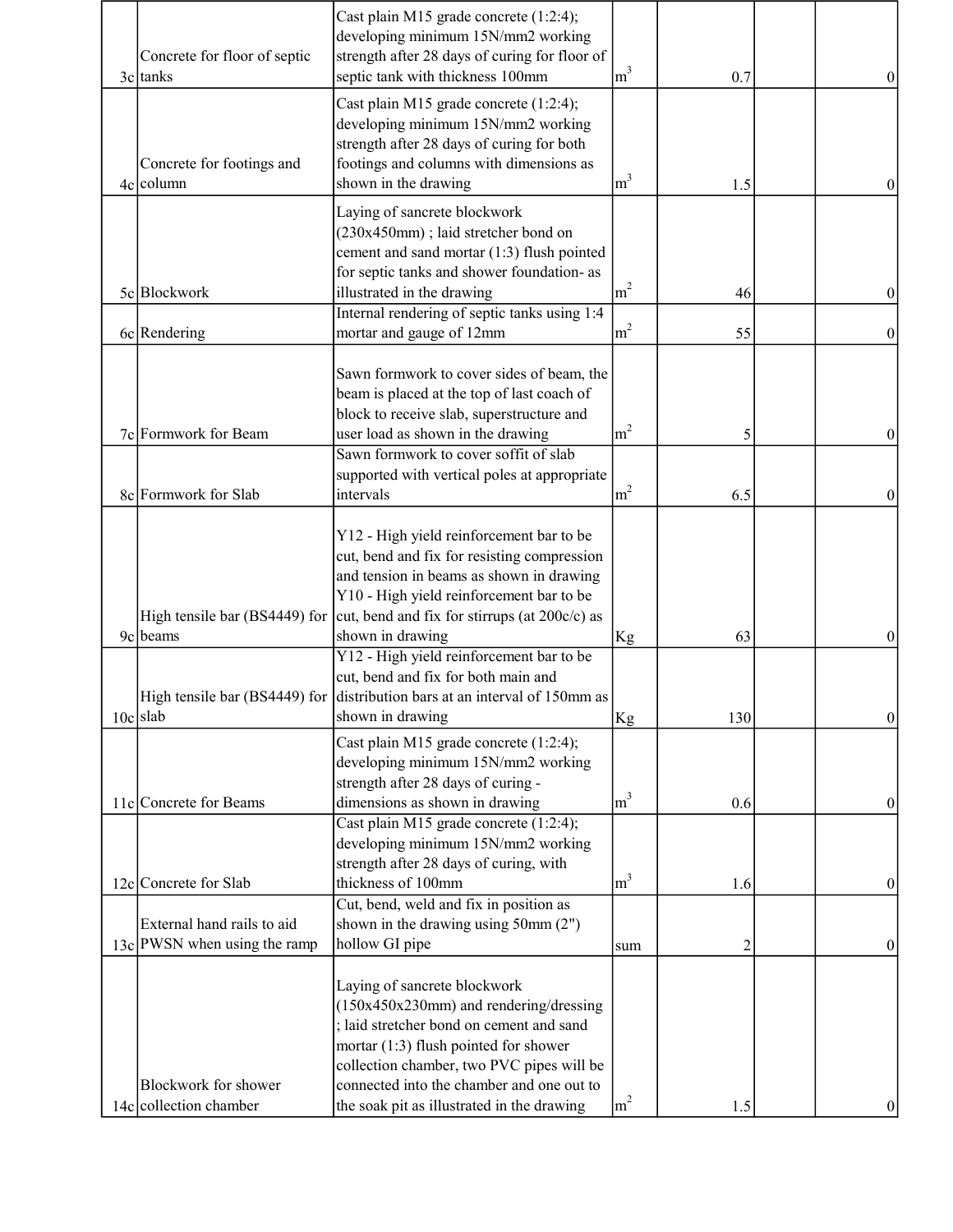|                |                                                | Laying of sancrete blockwork                                                           |                  |      |  |                  |
|----------------|------------------------------------------------|----------------------------------------------------------------------------------------|------------------|------|--|------------------|
|                |                                                | (230x450mm); laid stretcher bond on                                                    |                  |      |  |                  |
|                |                                                | cement and sand mortar (1:3) flush pointed                                             |                  |      |  |                  |
|                |                                                | for steps and ramps, this include cost for                                             |                  |      |  |                  |
|                | Blockwork for steps and                        | rendering and finishing the edges- as                                                  |                  |      |  |                  |
|                | $15c$ ramps                                    | illustrated in the drawing                                                             | m <sup>2</sup>   | 7    |  | 0                |
|                | Backfill and compact shower                    | Backfill and compact shower stances with                                               |                  |      |  |                  |
|                | 16c stances                                    | 300mm thickness hardcore materials                                                     | m <sup>3</sup>   | 0.9  |  | $\theta$         |
|                |                                                | Cast 75mm over-site concrete; Cast plain                                               |                  |      |  |                  |
|                |                                                | M15 grade concrete $(1:2:4)$ ; developing                                              |                  |      |  |                  |
|                | Shower floor over-site                         | minimum 15N/mm2 working strength after                                                 |                  |      |  |                  |
|                |                                                |                                                                                        | m <sup>3</sup>   |      |  |                  |
|                | $17c$ concrete                                 | 28 days of curing                                                                      |                  | 0.15 |  | $\theta$         |
|                |                                                | Backfill and compact for steps Backfill and compact for steps and ramps                |                  |      |  |                  |
|                | 18c and ramps                                  | with 300mm thickness hardcore materials                                                | m <sup>3</sup>   | 7.5  |  | $\theta$         |
|                |                                                | Laying of sancrete blockwork                                                           |                  |      |  |                  |
|                |                                                | $(230x450mm)$ - $2x2x1.5m$ out-to-out; laid                                            |                  |      |  |                  |
|                |                                                | stretcher bond on cement and sand mortar                                               |                  |      |  |                  |
|                |                                                | (1:3) flush pointed for shower soak pit,                                               |                  |      |  |                  |
|                |                                                | entire second and fourth coaches of                                                    |                  |      |  |                  |
|                |                                                | blockwork will be inverted to allow for                                                |                  |      |  |                  |
|                | Blockwork for shower soak                      | more soaking by adjacent soil- as illustrated                                          |                  |      |  |                  |
| $19c$ pit      |                                                | in the drawing                                                                         | m <sup>2</sup>   | 10.5 |  | $\theta$         |
|                |                                                | Internal rendering of soak pit using 1:4                                               |                  |      |  |                  |
|                | 20c Rendering                                  | mortar and gauge of 12mm                                                               | m <sup>2</sup>   | 9    |  | $\theta$         |
|                |                                                |                                                                                        |                  |      |  |                  |
|                |                                                | Precast Slab - Cast plain M15 grade                                                    |                  |      |  |                  |
|                |                                                | concrete (1:2:4); developing minimum                                                   |                  |      |  |                  |
|                |                                                | 15N/mm2 working strength after 28 days                                                 |                  |      |  |                  |
|                |                                                | of curing, with thickness of 100mm and                                                 |                  |      |  |                  |
|                | 21c Concrete Slab for Soak Pit                 | divided into 2 for easy placement                                                      | sum              |      |  |                  |
|                |                                                |                                                                                        |                  |      |  |                  |
| D              | <b>Total of Section C</b><br>Superstructure    |                                                                                        |                  |      |  |                  |
|                |                                                | laying and connecting 4" PVC pipes with                                                |                  |      |  |                  |
|                |                                                | connections and necessary fittings from                                                |                  |      |  |                  |
|                |                                                |                                                                                        |                  |      |  |                  |
|                |                                                | floor drains to inspection chamber and to                                              |                  |      |  |                  |
|                | Networking of liquid waste                     | soak pit - This include excavation and                                                 |                  |      |  |                  |
| 1 <sub>d</sub> | pipe                                           | patching where needed                                                                  | m                | 2    |  | 0                |
|                |                                                |                                                                                        |                  |      |  |                  |
|                |                                                | Installation of 100mm PVC floor drains                                                 |                  |      |  |                  |
|                |                                                | (with all accessories) to collect waste water                                          |                  |      |  |                  |
| 2d             | 100mm (4") PVC floor drains                    | from shower cubicle to inspection chamber                                              | $ _{\text{DCS}}$ | 2    |  | $\bf{0}$         |
|                |                                                | Installation of 100mm PVC ventillation                                                 |                  |      |  |                  |
|                |                                                | pipe with fly preventing cap, this include                                             |                  |      |  |                  |
|                |                                                | 100mm (4") PVC Ventillation fastening with metal strip (langalanga) to                 |                  |      |  |                  |
| 3d             | Pipe                                           | the superstructure                                                                     | pcs              | 4    |  | $\theta$         |
|                |                                                | Installation of 75mm GI vertical poles to                                              |                  |      |  |                  |
| 4d             | 75mm (3") GI Pipe                              | carry superstructure as shown                                                          | pcs              | 6    |  | $\boldsymbol{0}$ |
|                |                                                |                                                                                        |                  |      |  |                  |
|                | 2x4" hard wood (obeche) for                    | Supply, cut and nail full gauge 2x4" wood                                              |                  |      |  |                  |
|                |                                                |                                                                                        |                  |      |  |                  |
| 5d             | super structure                                | as horizontal and vertical poles as shown                                              | m                | 160  |  | $\bf{0}$         |
|                |                                                |                                                                                        |                  |      |  |                  |
|                |                                                |                                                                                        |                  |      |  |                  |
| [6d            | 2x3" hard wood (obeche) for<br>super structure | Supply, cut and nail full gauge 2x3" wood<br>as horizontal and vertical poles as shown | m                | 70   |  | 0                |